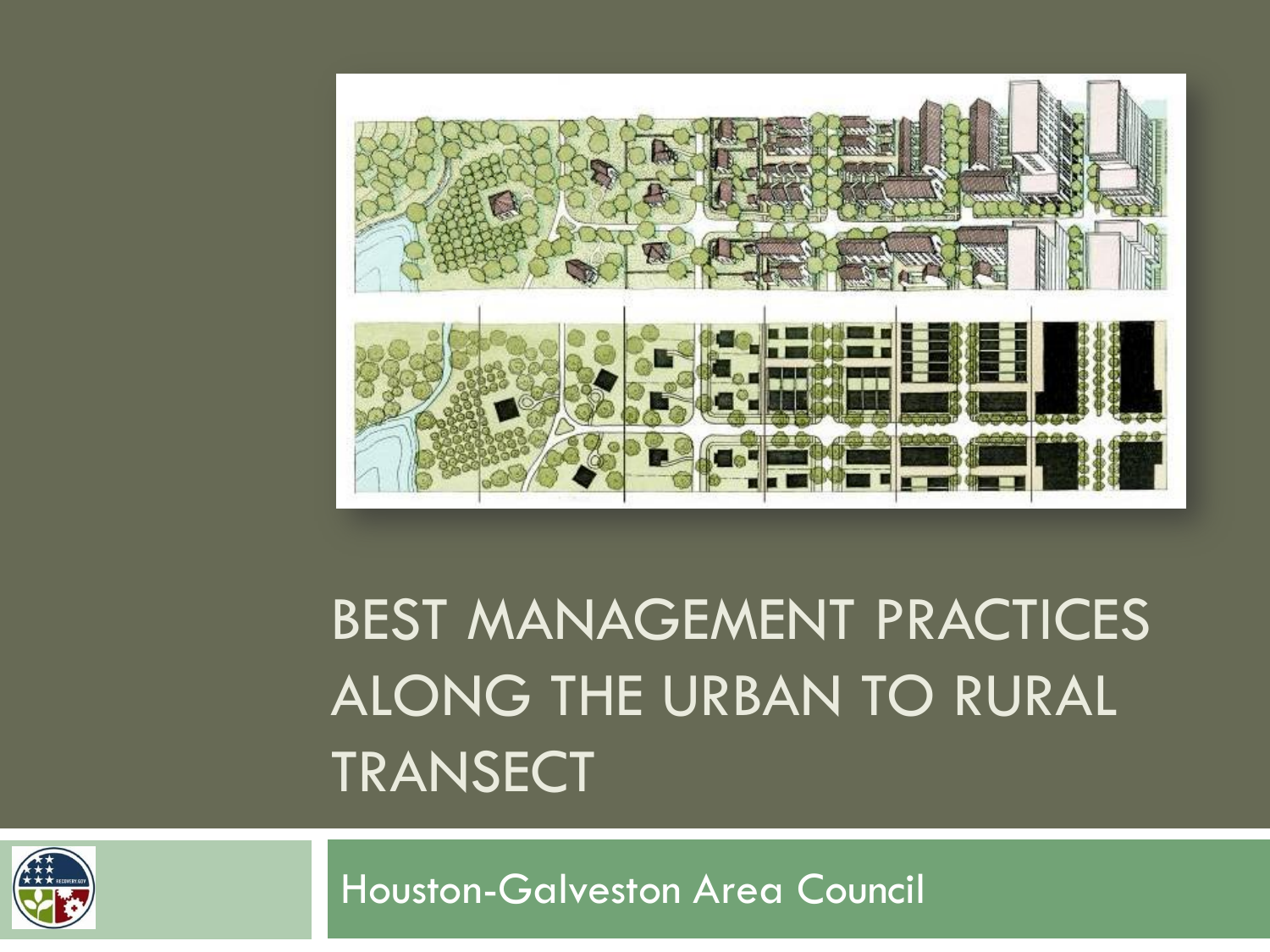# Best Management Practices (BMPs)

- □ BMPs are guidelines and practices that are designed to reduce pollution from storm water runoff
- Nonpoint source pollution comes from a variety of sources and land uses
- □ Depending on the source of the contaminant, pollutants and remediation varies
- □ Land uses throughout the San Bernard River Watershed vary

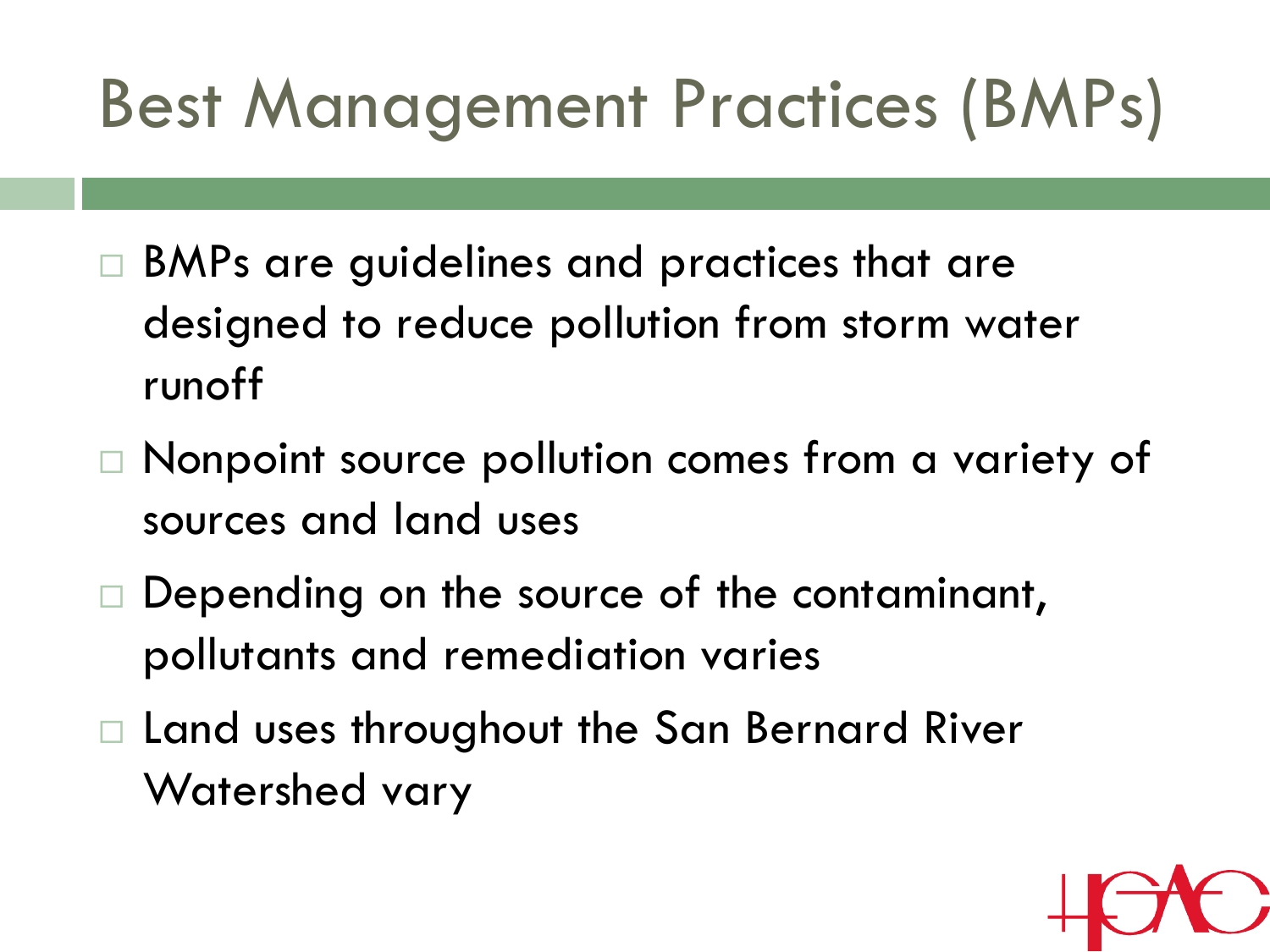## Types of Nonpoint Source Pollutants

- $\Box$  Excess fertilizers, herbicides and insecticides
- Oil, grease, and toxic chemicals
- □ Sediment from construction sites, crop and forest lands, eroding stream banks
- □ Salt from irrigation
- Bacteria and nutrients from livestock and pet waste and faulty septic systems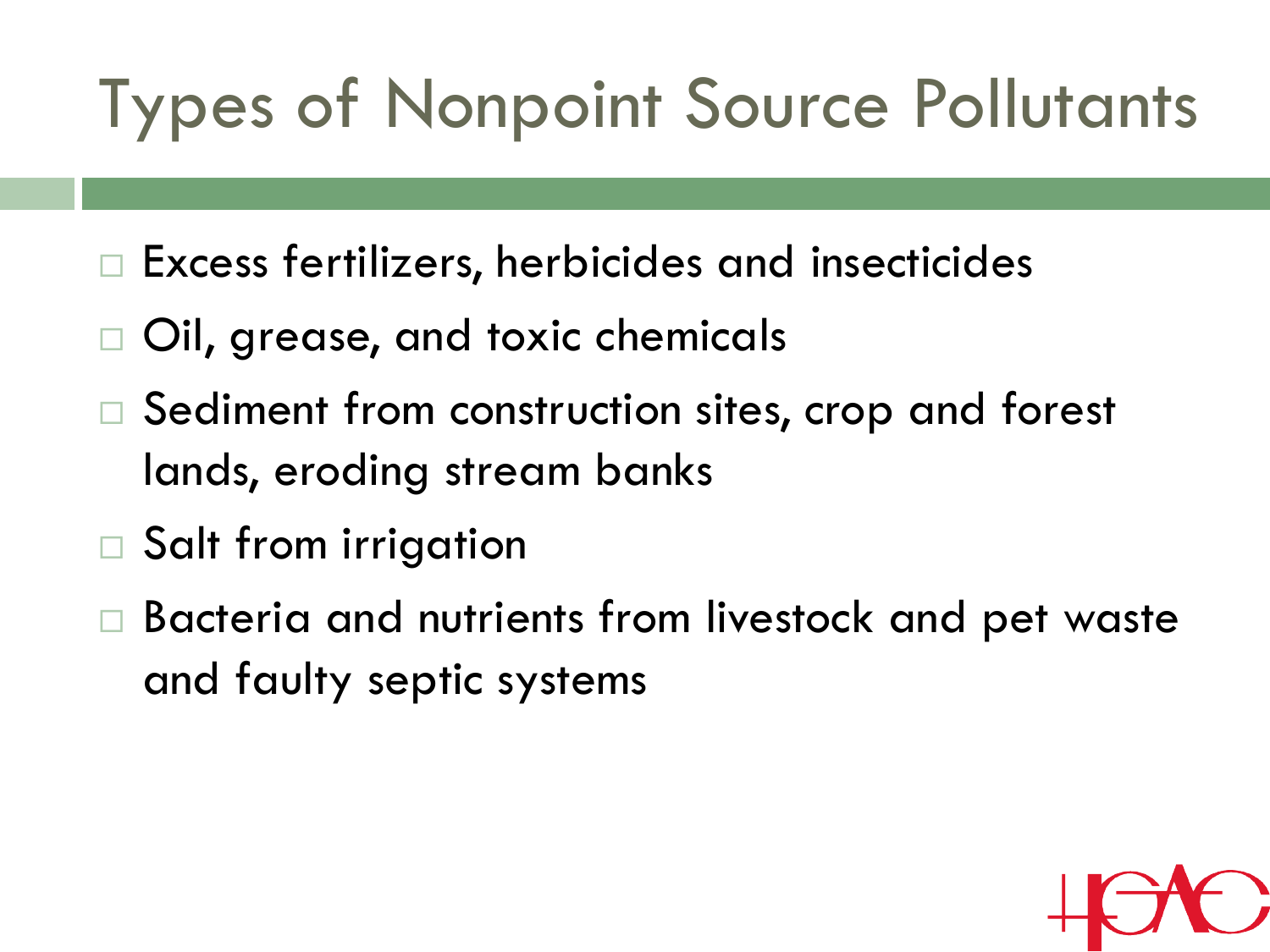### Types of Nonpoint Source Pollution and Land Use Relationships with the Transect Zones

| <b>Developmental Zone</b> | <b>Dominant Land Uses</b>                          | <b>Typical Pollutant Examples</b>                          |  |
|---------------------------|----------------------------------------------------|------------------------------------------------------------|--|
| <b>Natural</b>            | recreation                                         | bacteria (natural)                                         |  |
| <b>Rural</b>              | agricultural                                       | nutrients, sediment, pesticides, bacteria<br>(food animal) |  |
| Sub-Urban                 | residential                                        | nutrients, bacteria (pet waste)                            |  |
| <b>General Urban</b>      | mix of residential, commercial, industrial         | oil and grease, toxics, bacteria (effluent),<br>metals     |  |
| <b>Urban Center</b>       | dense residential, dense commercial,<br>industrial | oil and grease, toxics, bacteria (effluent),<br>metals     |  |
| <b>Urban Core</b>         | densest commercial and residential                 | oil and grease, toxics, bacteria (effluent)                |  |

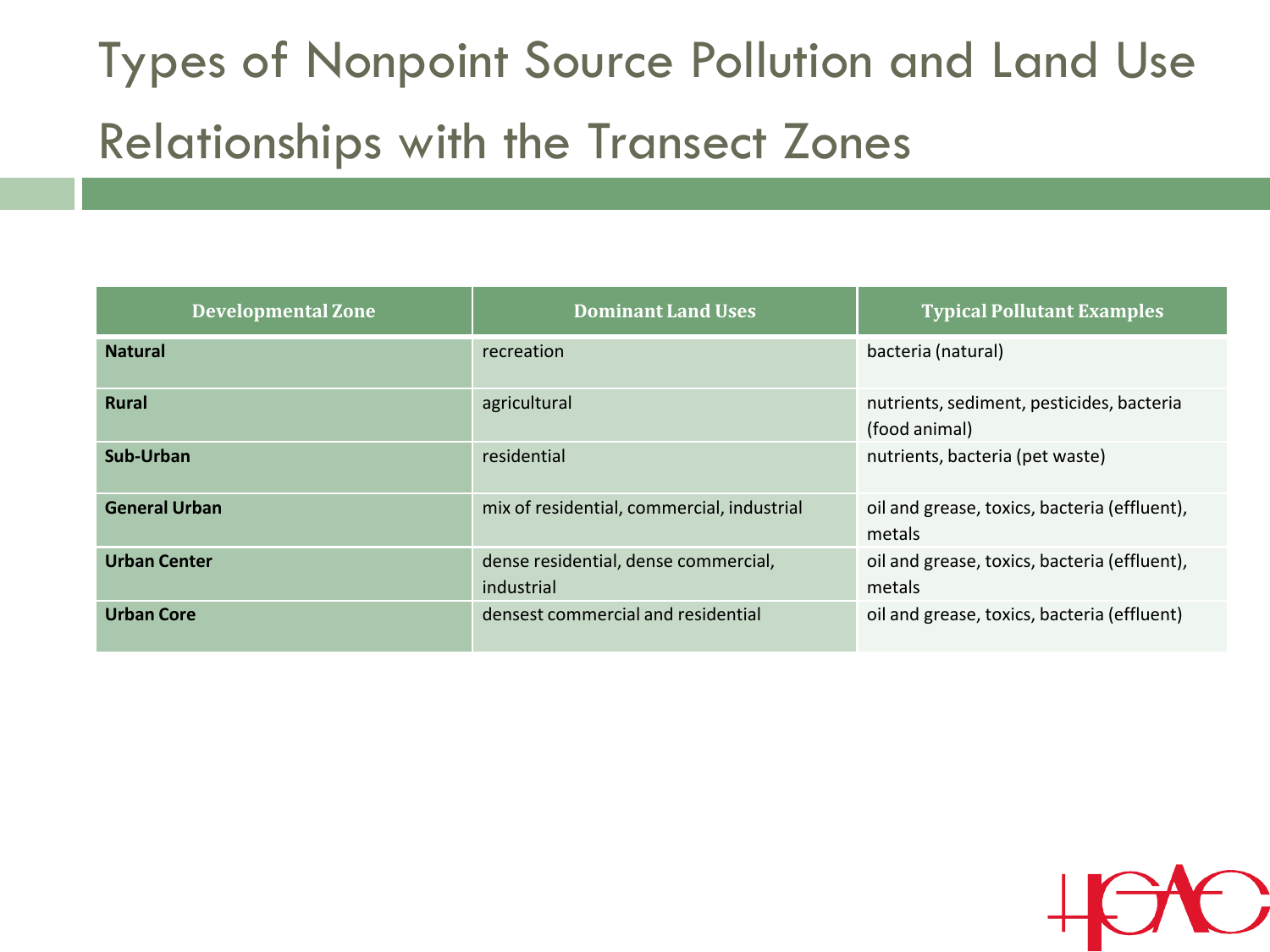### Categories of Best Management **Practices**

- Low Impact Development
	- **Porous Pavements**
	- **Retention Ponds**
- Construction Site Erosion Control
	- **□** Use of silt fences around sites
	- **□** Use of compost as a filter berm
- Good Housekeeping
	- **E** Education on proper use, storage and management of household materials
	- **□** Encourage use of alternative, nontoxic products
- Water Smart Landscaping
	- **□** Use of native and non-invasive adapted plants that require less fertilizer and no pesticides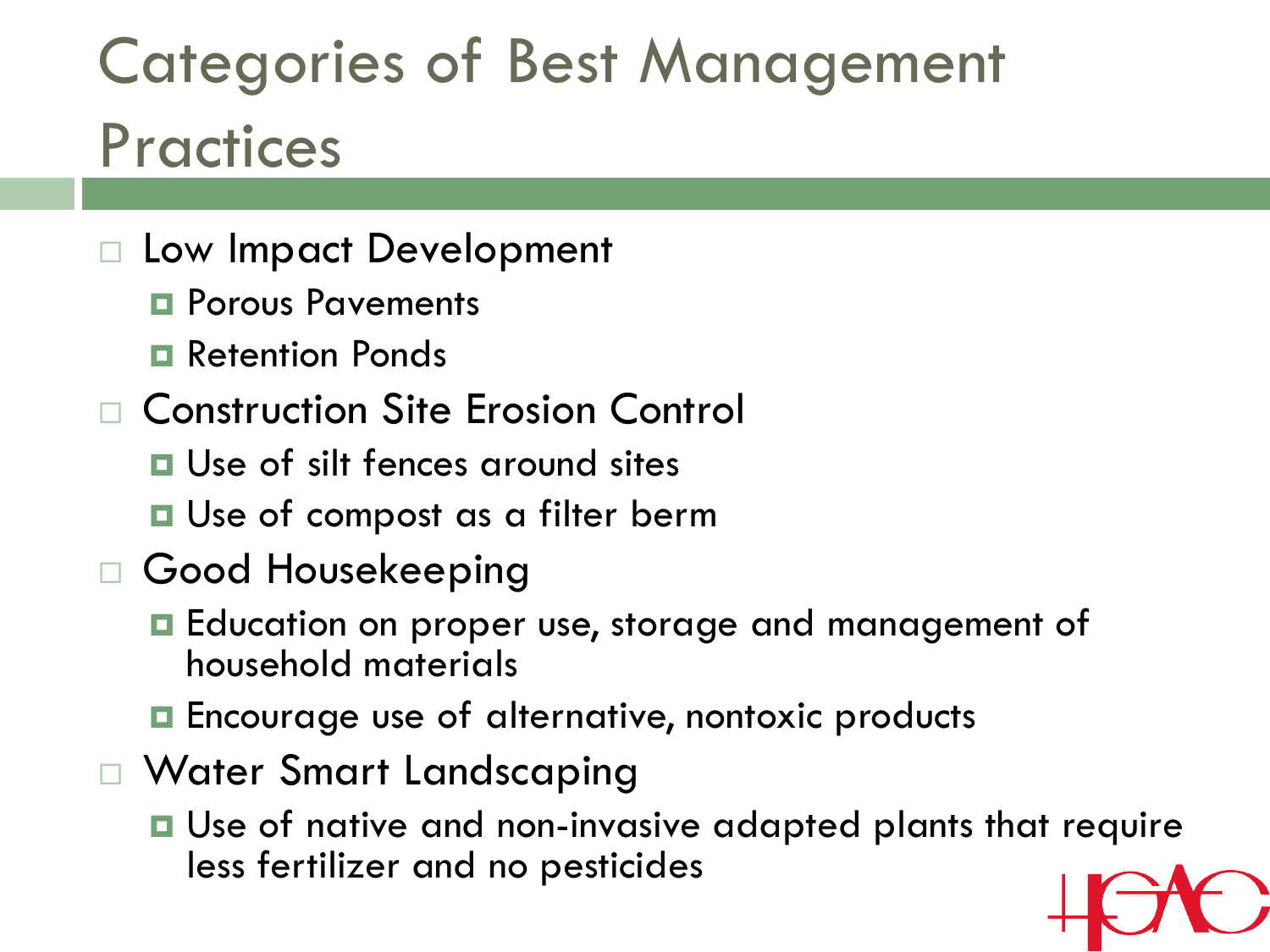### Selected Storm Water Treatment Practices by Development Type

| <b>Rural</b>                  |                               |                          |               |                                |                   |  |
|-------------------------------|-------------------------------|--------------------------|---------------|--------------------------------|-------------------|--|
| <b>Natural Reserve</b>        | <b>Natural Preserve</b>       | Sub-urban                | Neighborhood  | <b>Urban center</b>            | <b>Urban core</b> |  |
|                               |                               |                          | <b>Center</b> |                                |                   |  |
| <b>Watersmart landscaping</b> |                               |                          |               |                                |                   |  |
| Good housekeeping             |                               |                          |               |                                |                   |  |
|                               |                               | Porous pavement          |               |                                |                   |  |
|                               |                               | Bioretention/            |               |                                |                   |  |
|                               |                               | swales                   |               |                                |                   |  |
| <b>Conservation Easements</b> |                               |                          |               |                                |                   |  |
|                               | <b>Soil Conservation</b>      |                          |               |                                |                   |  |
|                               | Low Impact Development        |                          |               |                                |                   |  |
|                               | Repair/Replace Septic Systems |                          |               |                                |                   |  |
|                               |                               |                          |               |                                |                   |  |
| <b>Educational Outreach</b>   |                               |                          |               |                                |                   |  |
|                               |                               | <b>Detention basins</b>  |               |                                |                   |  |
|                               |                               | Tree boxes, sand filters |               |                                |                   |  |
|                               |                               |                          |               | Green roofs                    |                   |  |
|                               |                               |                          |               | Water quality inlet separators |                   |  |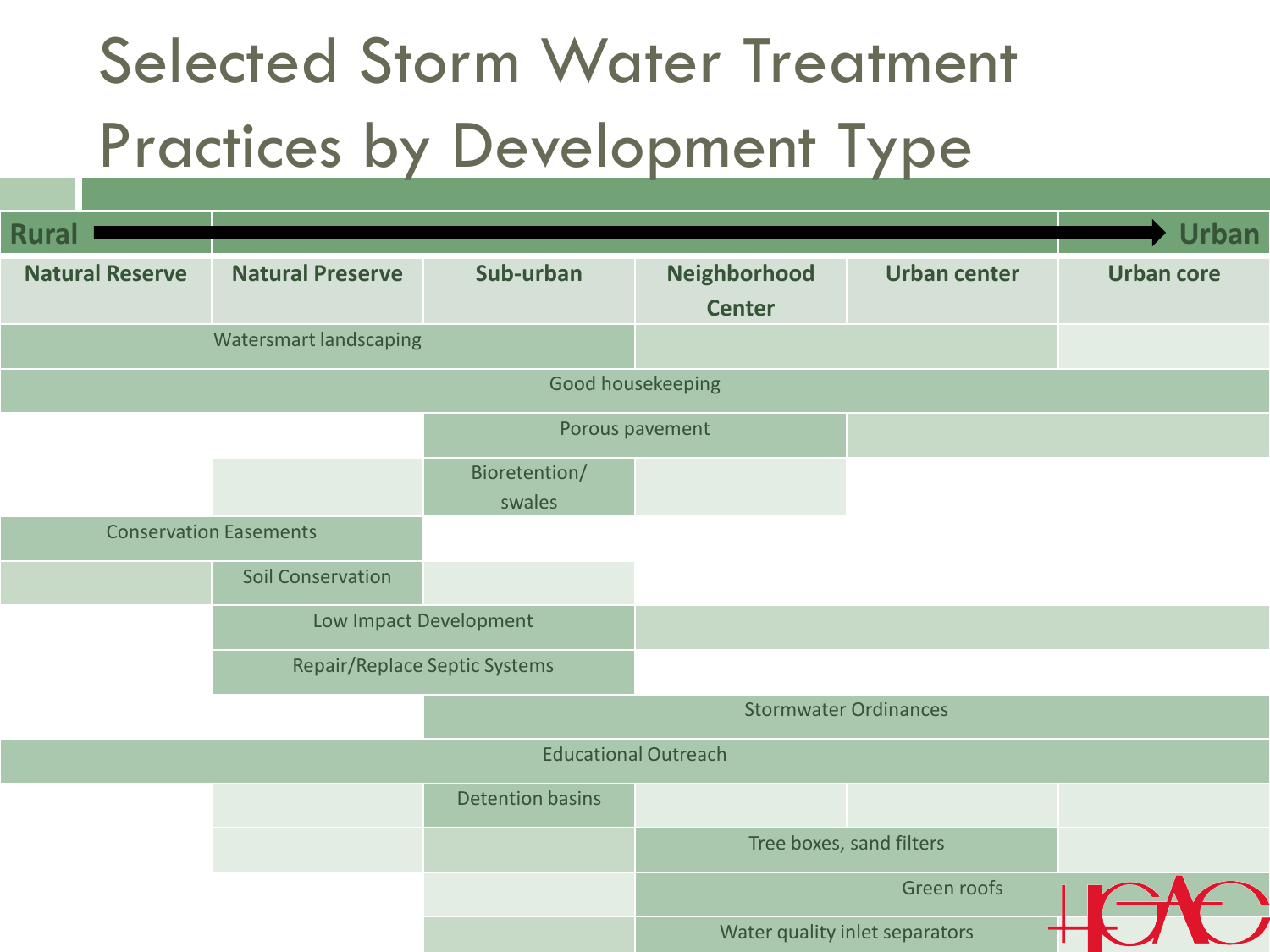## Agricultural BMPs

- Re-vegetate riparian areas along waterways
- Control soil erosion
- Limit use of fertilizer and pesticides
- Control manure
- Precision irrigation
- Terracing
- Minimal tillage
- Vegetated filter strips

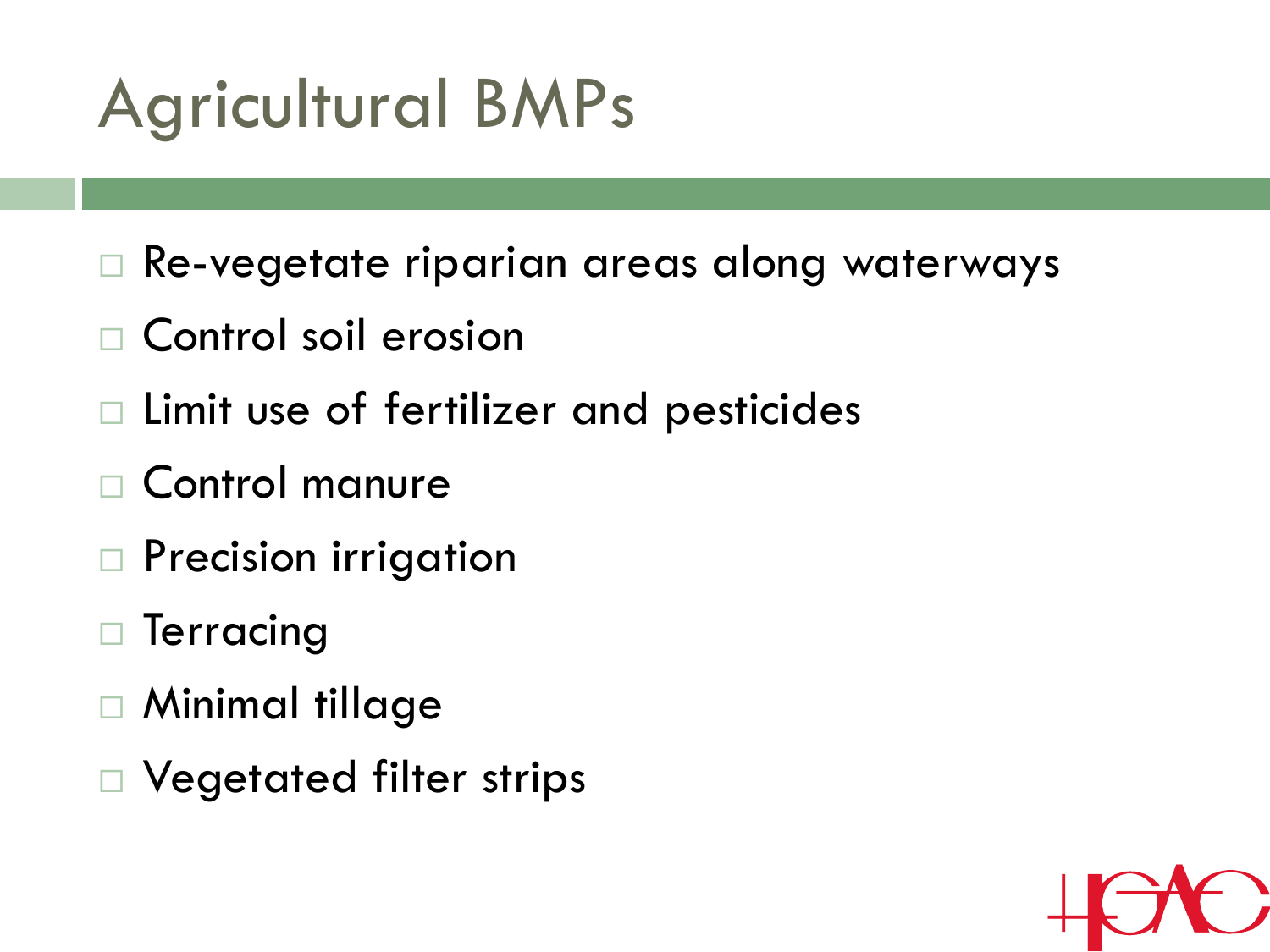# Urban/Residential BMPs

- Use fertilizer and pesticides sparingly
- Bag yard clippings
- Use proper lawn irrigation
- Inspection septic systems every 3 years
- Wash cars in an area where the runoff will infiltrate into the ground
- □ Repair leaks and dispose of used fluids/chemicals and batteries at drop-off or recycling centers
- Pick up pet waste and dispose of it properly

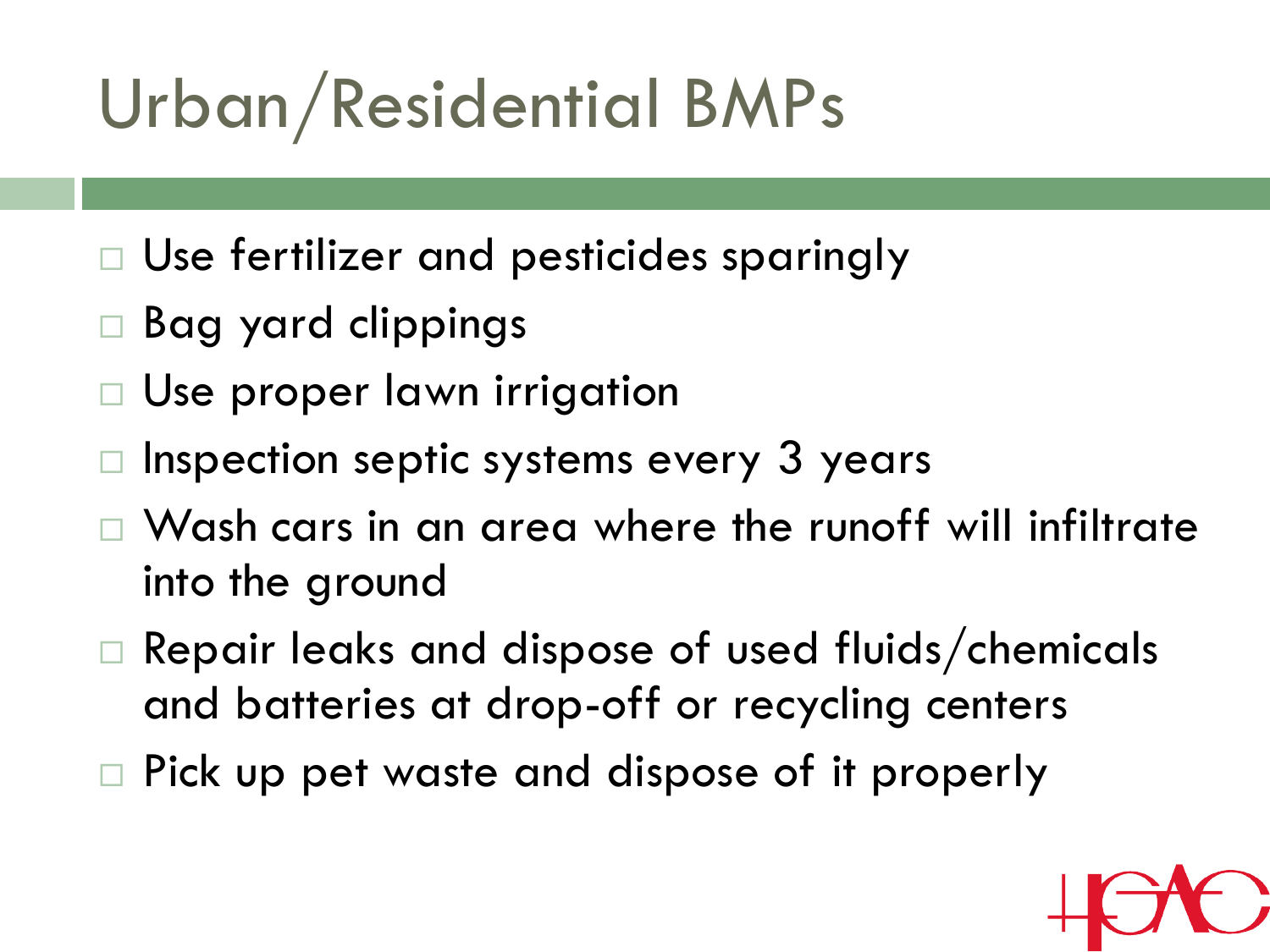### BMP Effectiveness Monitoring

- $\Box$  To demonstrate the impacts of measures through targeted monitoring vs. ambient monitoring
- This will be done under an approved QAPP to ensure consistent results and records
- Will demonstrate proof of effectiveness of practices